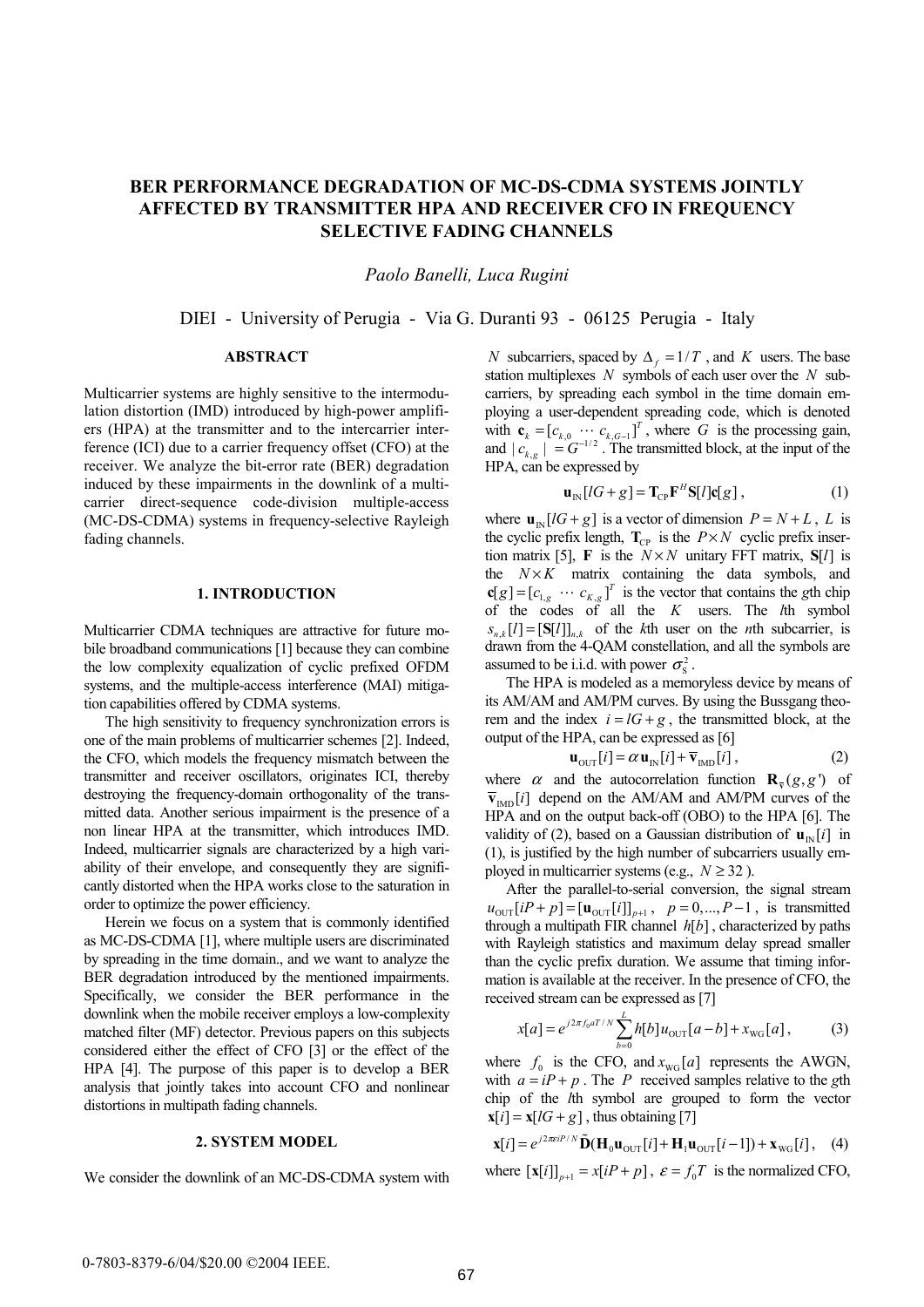$\tilde{\mathbf{D}}$  is a  $P \times P$  diagonal matrix, defined by  $\left[\mathbf{D}\right]_{p,p} = \exp(j2\pi\varepsilon(p-1)/N)$ , and  $\mathbf{H}_0$  and  $\mathbf{H}_1$  are  $P \times P$ Toeplitz matrices defined by  $[\mathbf{H}_0]_{m,n} = h[m - n]$  and  $[\mathbf{H}_{1}]_{m,n} = h[m-n+P]$ , respectively [5].

If  $\mathbf{R}_{\text{CD}}$  denotes the cyclic prefix elimination matrix, by using (1) and (2), the vector  $y[lG + g] = y[i] = R_{\text{co}} x[i]$  can be expressed as [7]

$$
\mathbf{y}[IG+g] = e^{j2\pi\epsilon((IG+g)^{p+L})/N} \mathbf{DH}(\alpha \mathbf{F}^{H} \mathbf{S}[I] \mathbf{c}[g] \n+ \tilde{\mathbf{v}}_{\text{IMD}}[IG+g]) + \mathbf{y}_{\text{WG}}[IG+g], \quad (5)
$$

where **D** is the  $N \times N$  diagonal matrix defined by  $[\mathbf{D}]_{n,n} = \exp(j2\pi\varepsilon(n-1)/N)$ ,  $\mathbf{H} = \mathbf{R}_{CP} \mathbf{H}_0 \mathbf{T}_{CP}$  is the circulant channel matrix,  $\tilde{\mathbf{v}}_{\text{IND}}[lG+g] = \mathbf{R}_{\text{CP}}\overline{\mathbf{v}}_{\text{IMD}}[lG+g]$ , and  $y_{\text{wc}}[lG+g]$  stands for the AWGN. Since **H** is circulant, it can be expressed as  $H = F^H \Lambda F$ , where  $\Lambda = diag(\lambda)$  is a diagonal matrix representing the frequency-domain channel  $\lambda = N^{1/2} \mathbf{F} [h[0] \cdots h[N-1]]^T$ .

The recovery of the transmitted data is accomplished by applying the FFT at the receiver, thus obtaining  $z[lG + g] = \text{Fy}[lG + g]$ , which by (5) yields

$$
\mathbf{z}[IG+g] = e^{j2\pi\epsilon((IG+g)P+L)/N}\mathbf{\Phi}\Lambda(\alpha S[I]\mathbf{c}[g] + \mathbf{v}_{\text{IMD}}[IG+g]) + \mathbf{z}_{\text{WG}}[IG+g],
$$
 (6)

where  $\mathbf{\Phi} = \mathbf{FDF}^H$  is the  $N \times N$  circulant matrix that models the ICI due to the CFO,  $\mathbf{v}_{\text{IND}}[lG+g] = \mathbf{F}\tilde{\mathbf{v}}_{\text{IND}}[lG+g]$  is the IMD after the FFT operation, and  $z_{\text{wc}}$  [ $lG + g$ ] represents the AWGN.

Due to the spreading in the time domain, in order to decode the *N* data symbols  $\mathbf{s}_k[l] = [s_{1,k}[l] \cdots s_{N,k}[l]]^T$  relative to the *l*th interval, the receiver of the *k*th user has to collect *G* consecutive vectors in (6). From (6), by defining the  $N \times G$ matrix  $\mathbf{Z}[l] = [\mathbf{z}[lG] \cdots \mathbf{z}[lG + G - 1]]$ , and  $\mathbf{V}_{\text{IMD}}[l]$  and  $\mathbf{Z}_{\text{wc}}[l]$  accordingly, we obtain

$$
\mathbf{Z}[l] = e^{j2\pi\epsilon L/N} \mathbf{\Phi} \Lambda(\alpha \mathbf{S}[l] \mathbf{C} + \mathbf{V}_{\text{IMD}}[l]) \mathbf{E}[l] + \mathbf{Z}_{\text{WG}}[l], \quad (7)
$$

where  $\mathbf{C} = [\mathbf{c}[0] \cdots \mathbf{c}[G-1]] = [\mathbf{c}_1 \mathbf{c}_2 \cdots \mathbf{c}_K]^T$  is the rowwise  $K \times G$  spreading code matrix, and  $\mathbb{E}[l]$  is a  $G \times G$  diagonal matrix defined as  $[\mathbf{E}[l]]_{g+1, g+1} = e^{j2\pi\epsilon((G+g)P/N)}$ .

As in [3], we assume that the receiver is able to compensate both the phase-shift terms  $\varphi = e^{j2\pi\epsilon L/N} e^{j\pi\epsilon (N-1)/N}$  and **E**[1]. This hypothesis is clearly optimistic but has the merit to lead to BER performance lower bounds independently of any phase-estimation technique. Thus, by assuming perfect channel state information at the receiver side, the equalized data matrix can be constructed as  $\mathbf{Z}_{\text{EQ}}[l] = \varphi^* \alpha^{-1} \Lambda^{-1} \mathbf{Z}[l] \mathbf{E}[l]^{-1}$ . Successively, after despreading, the vector  $\mathbf{z}_{\text{DS},k}[l] = \mathbf{Z}_{\text{EO}}[l] \mathbf{c}_k^*$  contains the *N* decision variables of the *<sup>k</sup>*th user, as expressed by 1

 $\mathbf{Z}_{\text{DS}, k}[l] = \mathbf{\Lambda}^{-1} \mathbf{M} \mathbf{\Lambda} \mathbf{S}[l] \mathbf{C} \mathbf{c}_{k}^{*} + \mathbf{Z}_{\text{DS}, k, \text{MD}}[l] + \mathbf{Z}_{\text{DS}, k, \text{WG}}[l]$ , where  $M = e^{-j\pi\varepsilon (N-1)/N} \Phi$  is the phase-compensated ICI matrix,  $\mathbf{z}_{DS,k,\text{IMD}}[l] = \alpha^{-1} \mathbf{\Lambda}^{-1} \mathbf{M} \mathbf{\Lambda} \mathbf{V}_{\text{IMD}}[l] \mathbf{c}_k^*$  represents the IMD after equalization and despreading, and  $\mathbf{z}_{DS k \text{ WG}}[l] =$  $\varphi^* \alpha^{-1} \mathbf{\Lambda}^{-1} \mathbf{Z}_{\text{wc}} [l] \mathbf{E}[l]^{-1} \mathbf{c}_k^*$  stands for the AWGN. If we employ orthogonal spreading codes, the MAI is eliminated, because the product  $S[l]$   $Cc_{\iota}^*$  in (8) is equal to  $S_{\iota}[l]$ . On the

contrary, if the system is not capable to track and compensate for the time varying phase shifts summarized by  $E[l]$ , we should take into account the introduction of MAI and of a mixed effect of MAI and ICI. Due to the lack of space, this will be the object of a future work.

#### **3. BER ANALYSIS**

By denoting with  $\lambda_n = [\Lambda]_{n,n}$  the channel gain of the *n*th subcarrier, the BER can be expressed by

$$
(\text{BER})_{n,k} = \int_{\lambda_n} P_{\text{BE},n,k}(\lambda_n) f_{\lambda_n}(\lambda_n) d\lambda_n , \qquad (9)
$$

$$
P_{\mathrm{BE},n,k}(\lambda_n) = \int_{\mathrm{S},\bar{\lambda}_n} P_{\mathrm{BE},n,k}(\mathrm{S},\lambda) f_{\bar{\lambda}_n|\lambda_n}(\bar{\lambda}_n \mid \lambda_n) f_{\mathrm{S}}(\mathrm{S}) d\mathrm{S} d\bar{\lambda}_n, (10)
$$

where  $f_{\lambda_n}(\lambda_n)$  is the pdf of  $\lambda_n$ ,  $f_{\overline{\lambda}_n|\lambda_n}(\overline{\lambda}_n | \lambda_n)$  is pdf of  $\overline{\lambda}_n = [\lambda_1 \cdots \lambda_{n-1} \lambda_{n+1} \cdots \lambda_N]^T$  conditioned on  $\lambda_n$ , and  $P_{BE, n, k}(\mathbf{S}, \lambda)$  is the BER conditioned on  $\lambda$  and  $\mathbf{S}[l]$ . In order to find the BER, we firstly derive an approximated expression for the conditional probability in (10), and successively we average the approximated conditional BER over  $f_i$  ( $\lambda_n$ ) as in (9). By multiplying (8) with  $\lambda_n | \alpha |$ , the scaled decision variable  $z_{SC, n, k}[l]$  can be expressed by

$$
z_{\text{SC},n,k}[l] = |\alpha| \mathbf{m}_n^T \mathbf{\Lambda} \mathbf{s}_k[l] + e^{-j \arg(\alpha)} \mathbf{m}_n^T \mathbf{\Lambda} \mathbf{V}_{\text{IMD}}[l] \mathbf{c}_k^*
$$

$$
+ \varphi^* e^{-j \arg(\alpha)} \mathbf{z}_{n,\text{WG}}[l]^T \mathbf{E}[l]^{-1} \mathbf{c}_k^*,
$$
(11)

where  $\mathbf{z}_{n, \text{wG}}[l]$ <sup>*T*</sup> is the *n*th row of  $\mathbf{Z}_{\text{wG}}[l]$ , and  $\mathbf{m}_n =$  $[m_{n_1} \cdots m_{n_N}]^T$  is the *n*th row of **M**.

By dropping the index *l*, (11) becomes

$$
z_{SC,n,k} = |\alpha| m \lambda_n s_{n,k} + |\alpha| \sum_{n'=1, n'\neq n}^{N} m_{n,n} \lambda_n s_{n,k} + \sum_{g=0}^{G-1} e^{-j \arg(\alpha)} c_{k,g}^* \sum_{n'=1}^{N} m_{n,n} \lambda_n v_{\text{IMD},n',g} + z_{\text{AWGN},n,k} , \qquad (12)
$$

where  $m = m_{n,n}$ ,  $v_{N,D,n,g}$  is the  $(n,g)$ th element of  $V_{N,D}$ , and  $z_{\text{AWGN},n,k} = \varphi^* e^{-j \arg(\alpha)} \mathbf{z}_{n,\text{WG}}^T \mathbf{E}^{-1} \mathbf{c}_k^*$ . By constructing the conditional random variable  $t_{SC, n, k} = z_{SC, n, k} | \lambda_n$ , we can express (12) as a function of the random variables  $\{\lambda_{n',n}\}\,$ , where  $\lambda_{n,n} = \lambda_{n} | \lambda_n$  indicates the *n*'th subcarrier channel gain conditioned on the *n*th subcarrier channel gain. The  $(N-1) \times 1$  vector  $\hat{\lambda}_n = [\hat{\lambda}_{1,n} \cdots \hat{\lambda}_{n-1,n} \hat{\lambda}_{n+1,n} \cdots \hat{\lambda}_{N,n}]^T$  is still a Gaussian random vector, with mean value  $\mathbf{n}_{\hat{n}} = E \{\hat{\boldsymbol{\lambda}}_n\}$  and covariance  $\mathbf{R}_{\hat{\lambda}_n} = E\{\hat{\lambda}_n \hat{\lambda}_n^H\}$  expressed by  $[8]$ 

$$
\mathbf{\eta}_{\hat{\lambda}_n} = \lambda_n r_{\lambda_n \lambda_n}^{-1} \mathbf{r}_{\overline{\lambda}_n \lambda_n}, \qquad \mathbf{R}_{\hat{\lambda}_n} = \mathbf{R}_{\overline{\lambda}_n} - r_{\lambda_n \lambda_n}^{-1} \mathbf{r}_{\overline{\lambda}_n \lambda_n} \mathbf{r}_{\overline{\lambda}_n \lambda_n}.
$$
 (13)

where  $r_{\lambda_n,\lambda_n} = E\{\lambda_n.\lambda_n^*\}$  is the statistical correlation between the channels on the  $n'$ <sup>th</sup> and the  $n$ <sup>th</sup> subcarrier,  ${\bf r}_{\bar{\lambda}_n \lambda_n} = E\{\bar{\lambda}_n \lambda_n^*\}$  is the crosscorrelation vector between the channel of interest and the other channels, and  ${\bf R}_{\overline{\lambda}_n} = E\{\overline{\lambda}_n\overline{\lambda}_n^H\}$  is the crosscorrelation matrix of the other channels. Consequently, defining the  $(N-1)\times 1$  zero-mean Gaussian random vector  $\pi_n = \hat{\lambda}_n - \eta_{\hat{\lambda}_n}$  $[\pi_{1,n} \cdots \pi_{n-1,n} \pi_{n+1,n} \cdots \pi_{N,n}]^T$ ,  $t_{SC,n,k}$  becomes  $t_{SC, n,k} = \lambda_n (|\alpha| m s_{n,k} + z_{1, n,k}) + z_{2, n,k},$  (14)

where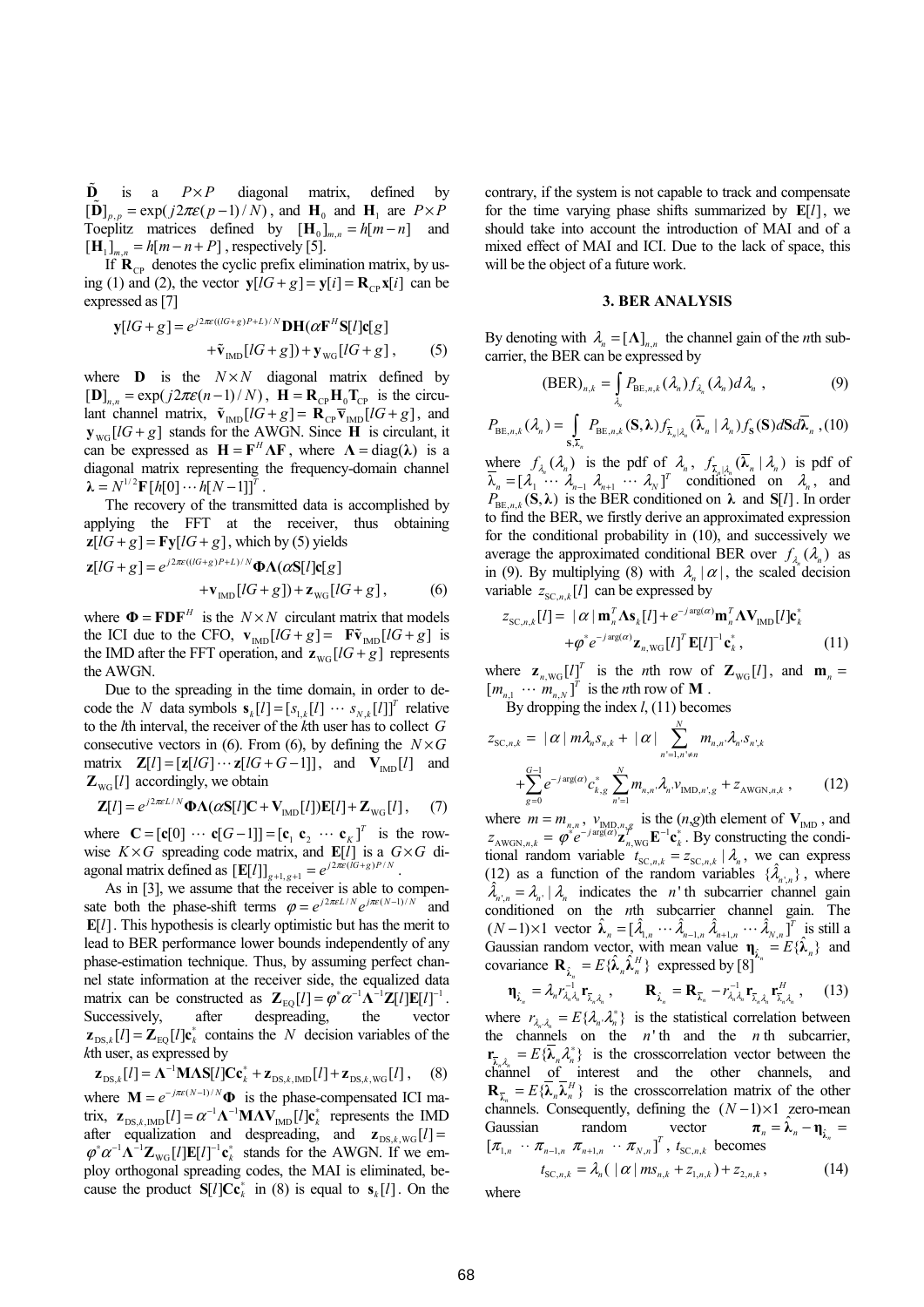$$
z_{1,n,k} = z_{\text{ICI},n,k} + z_{\text{IMD},n,k},\tag{15}
$$

$$
z_{2,n,k} = \tilde{z}_{\text{ICL},n,k} + \tilde{z}_{\text{IMD},n,k} + z_{\text{AWGN},n,k},\tag{16}
$$

$$
z_{\text{ICI},n,k} = |\alpha| r_{\lambda_n \lambda_n}^{-1} \sum_{n'=1,n'\neq n}^{N} m_{n,n} r_{\lambda_n \lambda_n} s_{n',k} , \qquad (17)
$$

$$
z_{\text{IMD},n,k} = e^{-j \arg(\alpha)} r_{\lambda_n \lambda_n}^{-1} \sum_{g=0}^{G-1} c_{k,g}^* \sum_{n'=1}^N m_{n,n} r_{\lambda_n, \lambda_n} v_{\text{IMD},n',g} , \qquad (18)
$$

$$
\tilde{z}_{\text{ICI},n,k} = |\alpha| \sum_{n'=1,n'\neq n}^{N} m_{n,n'} \pi_{n',n} s_{n',k} , \qquad (19)
$$

$$
\tilde{z}_{\text{IMD},n,k} = e^{-j\arg(\alpha)} \sum_{g=0}^{G-1} c_{k,g}^* \sum_{n'=1,n'=n}^N m_{n,n} \pi_{n',n} \nu_{\text{IMD},n',g} . \tag{20}
$$

The noisy term  $\lambda_{n} z_{1,n,k}$  in (14) is proportional to  $\lambda_{n}$ , and hence it represents the interference that fades *coherently* with the useful signal, while  $z_{2,n,k}$  represents the interference that fades *independently* of  $\lambda_n$ , because the powers of the terms in (19) and (20) do not depend on the specific channel coefficient  $\lambda_n$ . Consequently, the conditional signal-to-interference plus noise ratio can be expressed as

$$
\gamma_{n,k}(\lambda_n) = \frac{|\lambda_n|^2 |\alpha m|^2 \sigma_{\text{S}}^2}{|\lambda_n|^2 \sigma_{1,n,k}^2 + \sigma_{2,n,k}^2},
$$
 (21)

where  

$$
\sigma_{1,n,k}^2 = \sigma_{IC1,n,k}^2 + \sigma_{IMD,n,k}^2,
$$
 (22)

$$
\sigma_{2,n,k}^2 = \tilde{\sigma}_{\text{ICL},n,k}^2 + \tilde{\sigma}_{\text{IMD},n,k}^2 + \sigma_{\text{AWGN}}^2 \,, \tag{23}
$$

$$
\sigma_{\mathrm{ICI},n,k}^2 = |\alpha r_{\lambda_n \lambda_n}^{-1}|^2 \sum_{n'=1,n'=n}^N |m_{n,n} r_{\lambda_n \lambda_n}|^2 \sigma_s^2 , \qquad (24)
$$

$$
\sigma_{\text{IMD},n,k}^2 = r_{\lambda_n \lambda_n}^{-2} \sum_{g=0}^{G-1} \sum_{g'=0}^{G-1} c_{k,g}^* c_{k,g'} \overline{\mathbf{m}}_n^T \mathbf{R}_{\mathbf{v}}(g,g') \overline{\mathbf{m}}_n^*,
$$
 (25)

$$
\tilde{\sigma}_{\text{IC1},n,k}^2 = |\alpha|^2 \sum_{n'=1,n'\neq n}^N |m_{n,n'}|^2 (r_{\lambda_n,\lambda_n} - r_{\lambda_n,\lambda_n}^{-1} |r_{\lambda_n,\lambda_n}|^2) \sigma_s^2 , (26)
$$

$$
\tilde{\sigma}_{\text{IMD},n,k}^{2} = \sum_{g=0}^{G-1} \sum_{g'=0}^{G-1} c_{k,g}^{*} c_{k,g'} \cdot \newline \sum_{n'=1,n'\neq n}^{N} \sum_{n''=1,n''\neq n}^{N} m_{n,n} m_{n,n}^{*} [\mathbf{J}_{n}^{T} \mathbf{R}_{\hat{s}_{n}} \mathbf{J}_{n}]_{n',n''} [\mathbf{R}_{\mathbf{v}}(g,g')]_{n',n''} , \quad (27)
$$

where  $[\mathbf{\overline{m}}_n]_{n'} = m_{n,n'} r_{\lambda_n, \lambda_n}$ , the  $(N-1) \times N$  matrix  $\mathbf{J}_n$  is obtained from  $\mathbf{I}_N$  by removing the *n*th row, and  $\mathbf{R}_V(g, g')$  is expressed by

$$
\mathbf{R}_{\mathbf{v}}(g,g') = E\{\mathbf{v}_{\text{IMD},g}\mathbf{v}_{\text{IMD},g'}^{H}\} = \mathbf{F} \mathbf{R}_{\text{CP}} \mathbf{R}_{\overline{\mathbf{v}}}(g,g') \mathbf{R}_{\text{CP}}^{T} \mathbf{F}^{H}, (28)
$$

which can be calculated by exploiting the knowledge of the IMD covariance matrix.

At this point, we approximate as Gaussian the interference terms in (15) and (16). Such an approximation is reasonable under the hypothesis of a high number of subcarriers. Note that for constant-modulus constellations the term in (19) is exactly Gaussian. Assuming for simplicity 4-QAM with Gray coding, the conditional BER is expressed by

$$
P_{\mathrm{BE},n,k}(\lambda_n) = Q\big(\sqrt{\gamma_{n,k}(\lambda_n)}\big),\tag{29}
$$

and the resultant BER is obtained by inserting (29), (21), and

the Rayleigh pdf of  $|\lambda_n|$  in (9), with  $\sigma_\lambda^2 = E(|\lambda_n|^2)$ . The final BER can therefore be obtained as [9]

$$
\text{(BER)}_{n,k} = \int_0^{+\infty} Q\left(\sqrt{\gamma(\lambda_n)}\right) \frac{2 |\lambda_n|}{\sigma_2^2} e^{-\frac{|\lambda_n|^2}{\sigma_2^2}} d |\lambda_n|
$$

$$
= \frac{1}{2} - \frac{\sqrt{2\mu_{n,k}^2}}{4} e^{-\frac{\mu_{n,k}^2}{2\nu_{n,k}^2}} \sum_{i=0}^{+\infty} \frac{1}{i!} \left(\frac{\mu_{n,k}^2}{2\nu_{n,k}^2}\right)^i {}_2F_0\left(i + \frac{3}{2}, \frac{1}{2}; -\nu_{n,k}^2\right), \tag{30}
$$

where  $\binom{p}{q}$  denotes the generalized hypergeometric function,  $\mu_{n,k}^2 = \int |\vec{\alpha}m|^2 \sigma_s^2 \sigma_{\lambda}^2 \sigma_{2,n,k}^2$  and  $\nu_{n,k}^2 = \sigma_{1,n,k}^2 \sigma_{\lambda}^2 \sigma_{2,n,k}^2$ .

# **4. SIMULATION RESULTS**

We consider a 4-QAM MC-DS-CDMA system with  $N = 256$ ,  $\Delta_f = 1/T = 156.25$  kHz, cyclic prefix  $L = 64$ , a channel characterized by an exponentially decaying power delay profile and rms delay spread of 250 ns, and a perfectly predistorted amplifier [6]. We also assume that the base station employs Walsh-Hadamard (WH) spreading codes of length  $G = 16$ . The received  $E_b / N_0$  is defined before the despreading, while the BER is averaged over all the subcarriers and users.

Fig. 1 shows the BER versus  $E_b / N_0$  for different values of the normalized CFO  $\varepsilon$ , assuming linear amplification at the transmitter (i.e., without IMD). The good agreement between theoretical analysis and simulated BER for all practical values of  $\varepsilon$  is evident. This fact clearly testifies that the Gaussian approximation of the ICI leads to accurate results in frequency-selective scenarios.

Fig. 2 shows the impact of the HPA on the BER performance in the absence of CFO. We defined OBO =  $P_{\text{U,MAX}} / \sigma_{\text{U}}^2$ , where  $P_{\text{U,MAX}}$  and  $\sigma_{\text{U}}^2$  are the maximum power and the mean power, respectively, of the HPA output signal. We assume that the amplifier is perfectly predistorted, i.e., it behaves as a clipper of the HPA input envelope. Fig. 2 suggests that the Gaussian approximation of the IMD is slightly worse than for the ICI in Fig. 1, especially at the saturating BER. Indeed, for a clipping amplifier, the Gaussian approximation of the IMD is very accurate only for moderate SNR and for high number of subcarriers. However, in the assumed scenario the BER mismatch seems to be quite small.

In Fig. 3, we still assume  $\varepsilon = 0$ , and we focus on the impact of the number *K* of active users on the BER performance. We also assume that each user employs a fixed spreading code, i.e., that the *k*th user employs the *k*th row of the Hadamard matrix. Fig. 3 shows that at low SNR the BER increases with the number of active users, as expected. However, the BER floor at high SNR does not increase with the number of users. Such a behavior is due to the fact that the IMD powers in (25) and (27) depend on  $\mathbf{R}_x(g, g')$ , which is highly sensitive to the choice of the spreading codes among those provided by the Hadamard matrix.

Fig. 4 shows the joint effect of CFO and HPA on the BER performance when  $\varepsilon = 0.02$ . The results show that, in the presence of a CFO, increasing the output HPA power back-off